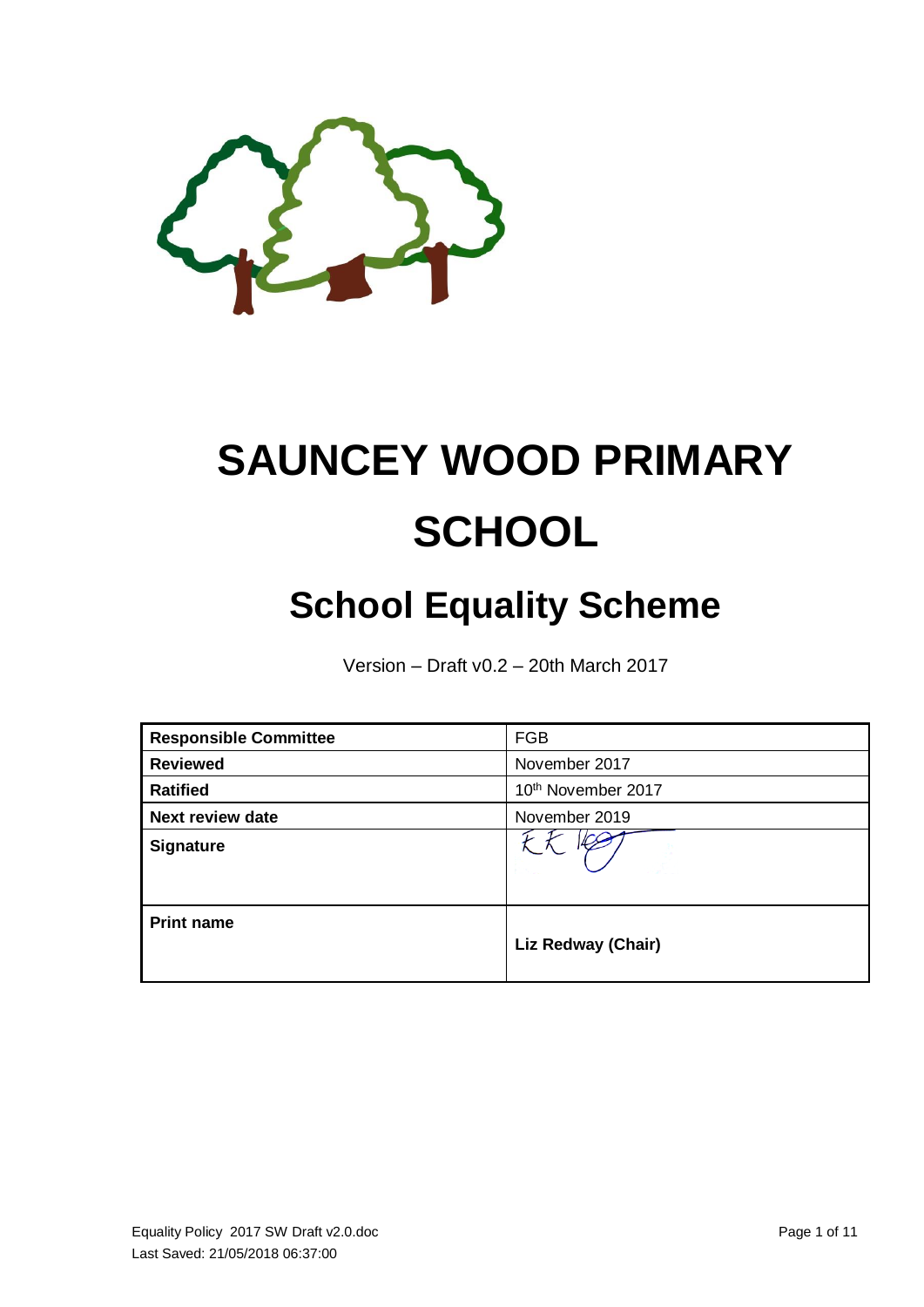### **Contents**

|   | SECTION DESCRIPTION             | <b>PAGE</b> |
|---|---------------------------------|-------------|
| 1 | Vision and values               | 3           |
| 2 | <b>School Context</b>           | 3           |
| 3 | Legal Background                | 5           |
| 4 | Roles and responsibilities      | 6           |
| 5 | <b>Stakeholder Consultation</b> | 8           |
| 6 | <b>Impact Assessment</b>        | 9           |
|   | <b>Equality Action Plan</b>     | 10          |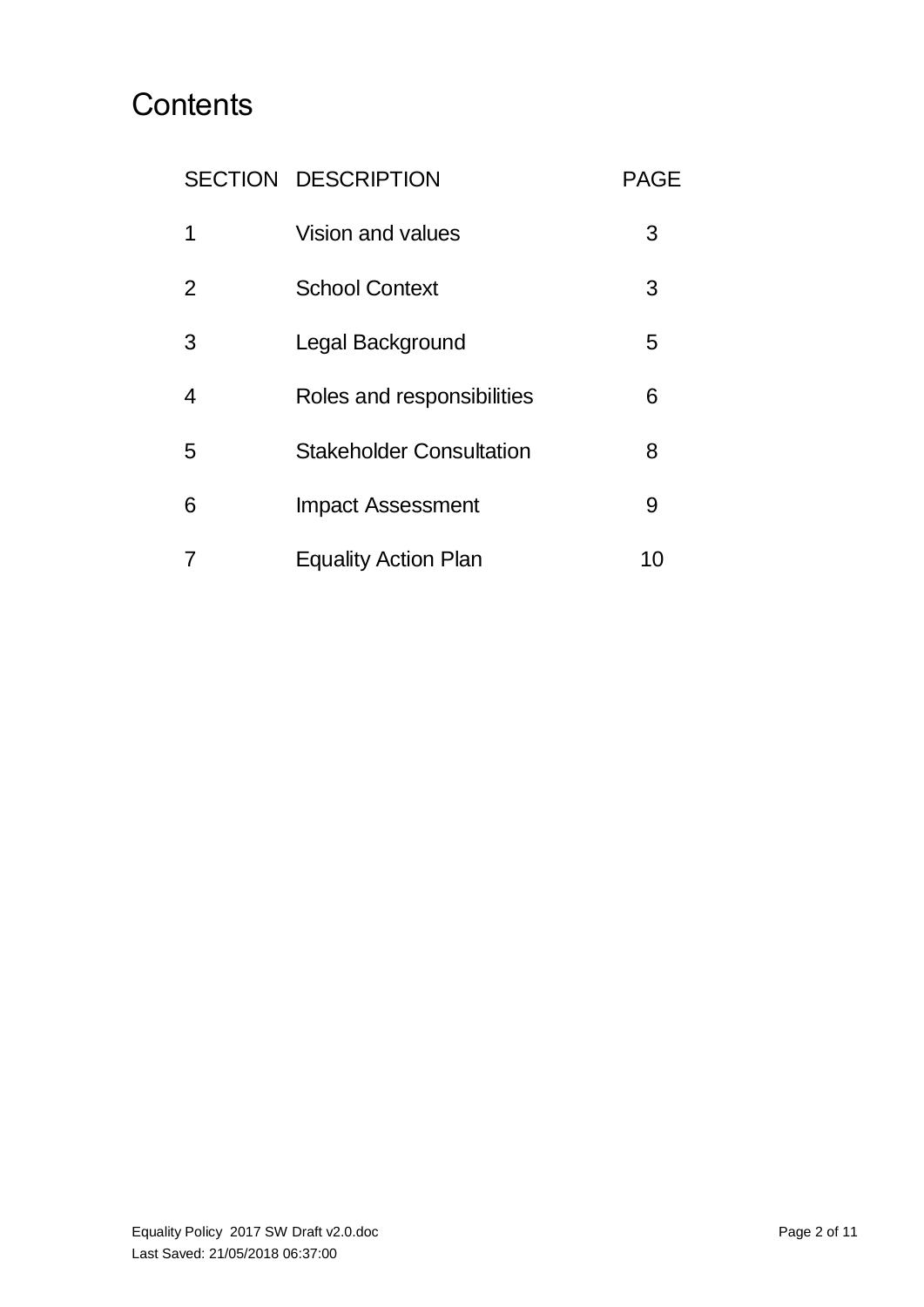### 1: Vision and Values

#### Our equality vision and the values that underpin school life

The primary aim of Sauncey Wood Primary School is to enable all pupils to take part as fully as possible in every part of school life by developing each child's self-confidence, recognising their strengths and encouraging them to achieve their full potential.

At our School we will take steps to advance equality of opportunity, foster good relations and eliminate discrimination or harassment across all the protected characteristics (age, race, gender reassignment, disability, marriage and civil partnership, religion and belief, pregnancy and maternity, gender, sexual orientation) within the school community.

We will work hard to help children to develop into confident, responsible and caring adults through clearly articulated parameters and in an atmosphere of tolerance and mutual respect. We will promote the spiritual, moral, cultural, mental and physical development of pupils at the school and in society, and prepare pupils at the school for the opportunities, responsibilities and experiences of later life. To achieve this we will:

1 Respect the equal human rights of all our pupils and to educate them about equality.

2 Work to promote positive attitudes to disability by enabling all people involved in the school community to contribute to and gain full access to all activities.

3 Create an environment where respect and racial harmony mean that all pupils are able to reach their full potential.

4 Promote gender equality in all aspects of school life by challenging stereotypes, achievement gaps and self-limiting aspirations.

5 Take account of difference (for example disability, gender, race, religion, sexual orientation, social context, vulnerable child status) and help to overcome any barriers to learning in order to promote achievement and fulfilment in all our pupils.

6 Respect the equal rights of our staff and other members of the community.

7 In particular we will comply with relevant legislation and frame and implement school policies and plans in relation to race and religious equality, disability equality, gender equality and community cohesion.

### 2: School Context

#### The characteristics of our school

#### A brief description of our school and its community setting

The school is situated within a large housing estate on the eastern borders of Harpenden. It is a smaller than average-sized primary school with around 200 pupils. There has been an increase in the proportion of pupils from minority ethnic backgrounds and this is now broadly average, though fewer pupils speak English as an additional language than in schools nationally. The proportion of pupils for whom the school receives the pupil premium is above average. (This is additional funding for pupils known to be eligible for free school meals and looked after children.) The proportion of disabled pupils and those who have special educational needs supported through school action is below average. The proportion of pupils supported at school action plus or with an Education Health Care Plan (EHCP) is well above average.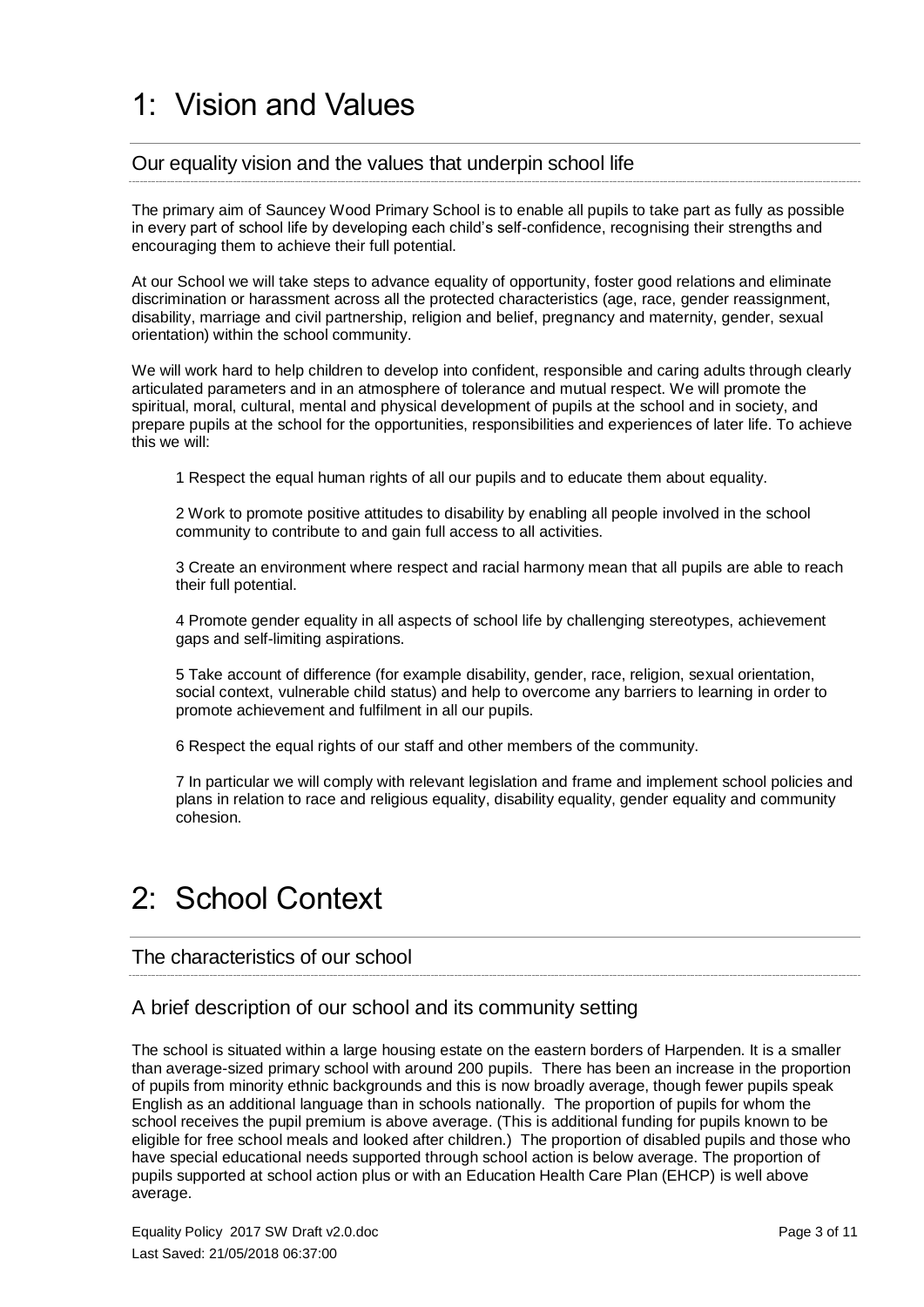The school has specially resourced provision for pupils with special educational needs. This provides for up to 10 pupils in Years 3 to 6 who have a statement for their speech, language and communication difficulties. There are currently eight pupils in the base.

| <b>Characteristic</b>                                 | <b>Total</b> | Breakdown (number and %)                                                                                                                              |
|-------------------------------------------------------|--------------|-------------------------------------------------------------------------------------------------------------------------------------------------------|
| Number of pupils                                      | 191          | Female $-95 = 49.7%$                                                                                                                                  |
|                                                       |              | Male $-96 = 50.3%$                                                                                                                                    |
| Number of staff                                       | 53           | 91% Female<br>7% Male                                                                                                                                 |
| Number of governors                                   | 12           | 75% Female<br><b>25% Male</b>                                                                                                                         |
| Religious character                                   | None         |                                                                                                                                                       |
| Attainment on entry                                   |              | <b>Below National Average</b>                                                                                                                         |
| Mobility of school population                         |              | 8.4%                                                                                                                                                  |
| Pupils eligible for FME                               | 50           | 26%                                                                                                                                                   |
| Deprivation factor                                    |              | 0.17%                                                                                                                                                 |
| Disabled staff                                        | $\mathbf 0$  |                                                                                                                                                       |
| Disabled pupils (SEN/LDD)                             | 32           | 17%                                                                                                                                                   |
| Disabled pupils (no SEN)                              | $\Omega$     |                                                                                                                                                       |
| <b>BME</b> pupils                                     | 35           | 18%                                                                                                                                                   |
| <b>BME</b> staff                                      | 1            | 2%                                                                                                                                                    |
| Pupils who speak English as an<br>additional language | 26           | 14%                                                                                                                                                   |
| Average attendance rate                               | 96%          |                                                                                                                                                       |
| Significant partnerships,<br>extended provision, etc. |              | Harpenden Partnership Plus - Lead school<br>Apex Breakfast and After school club                                                                      |
| Awards, accreditations,<br>specialist status          |              | Healthy Schools - 2015<br>Enhanced Healthy Schools - 2016<br>Early Years Quality Standard - Bronze 2016<br>Early Years Quality Standard - Silver 2017 |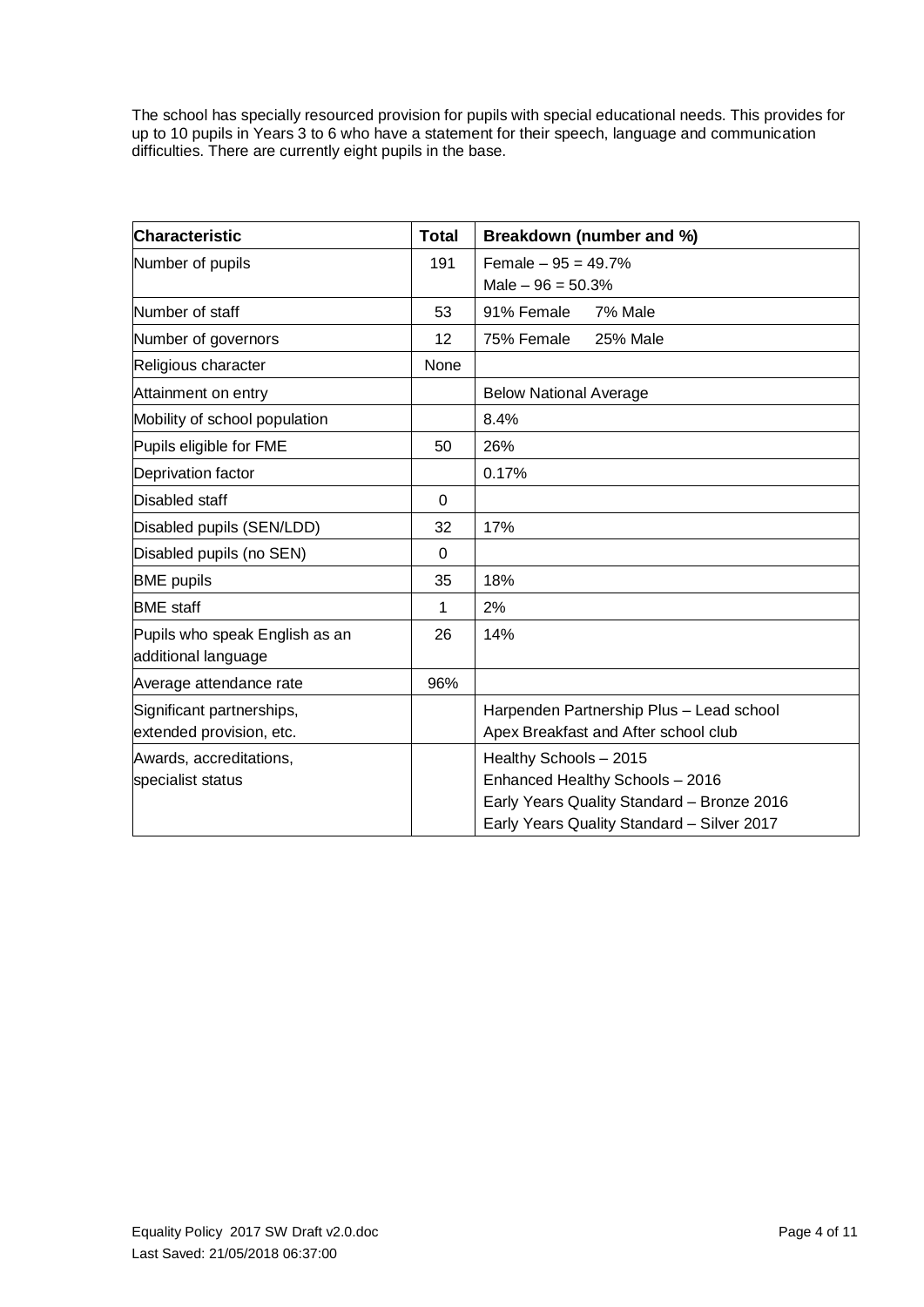### 3: Legal Background

#### **The duties that underpin our Equality Scheme**

Sauncey Wood Primary School is committed to meeting its public sector duties (PSED) as detailed below. We understand that the duties apply to service delivery and employment and staff management as well as policy development and implementation

#### **a) Our General Duty under the Equality Act 2010**

The purpose of this Scheme is to set out how our practice and policies have due regard to the need to the:

- 1. Elimination of discrimination, harassment, victimisation and any other conduct that is prohibited by or under this Act.
- 2. Advancement of the equality of opportunity between persons who share a relevant protected characteristic and persons who do not share it.
- 3. Fostering good relations between persons who share a relevant protected characteristic and persons who do not share it.

#### b) **The Specific Duties of the Act**

This enables schools to meet their obligations under the PSED. These specific duties require schools to:

- 1. Publish annually information (quantitative and qualitative) showing compliance with the public sector equality duty (PSED) set out in clause 149 of the Equality Act 2010.
- 2. To set every four years one or more specific measurable equality objectives that further the aims of the Equality Scheme.

#### c**) Protected Characteristics**

The Equality Act 2010 protects pupils from discrimination and harassment based on protected characteristics. The protected characteristics for the schools provisions are:

- Age (for staff only)
- Disability
- Ethnicity and race
- Gender (sex)
- Gender identity and reassignment
- Pregnancy, maternity and breast feeding\*
- Religion and belief
- **Sexual orientation**
- Marriage and civil partnership (for Staff only)

#### **d) Disability**

At Sauncey Wood Primary School we implement accessibility plans which are aimed at:

- Increasing the extent to which disabled pupils can participate in the curriculum
- Improving the physical environment of the school to enable disabled pupils to take better advantage of education, benefits, facilities and services provided
- Improving the availability of accessible information to disabled pupils

#### **e) Community Cohesion**

Community Cohesion supports good practice in educating children about equality and diversity. It contributes to the school's efforts to provide a broad, balanced curriculum. We recognise that our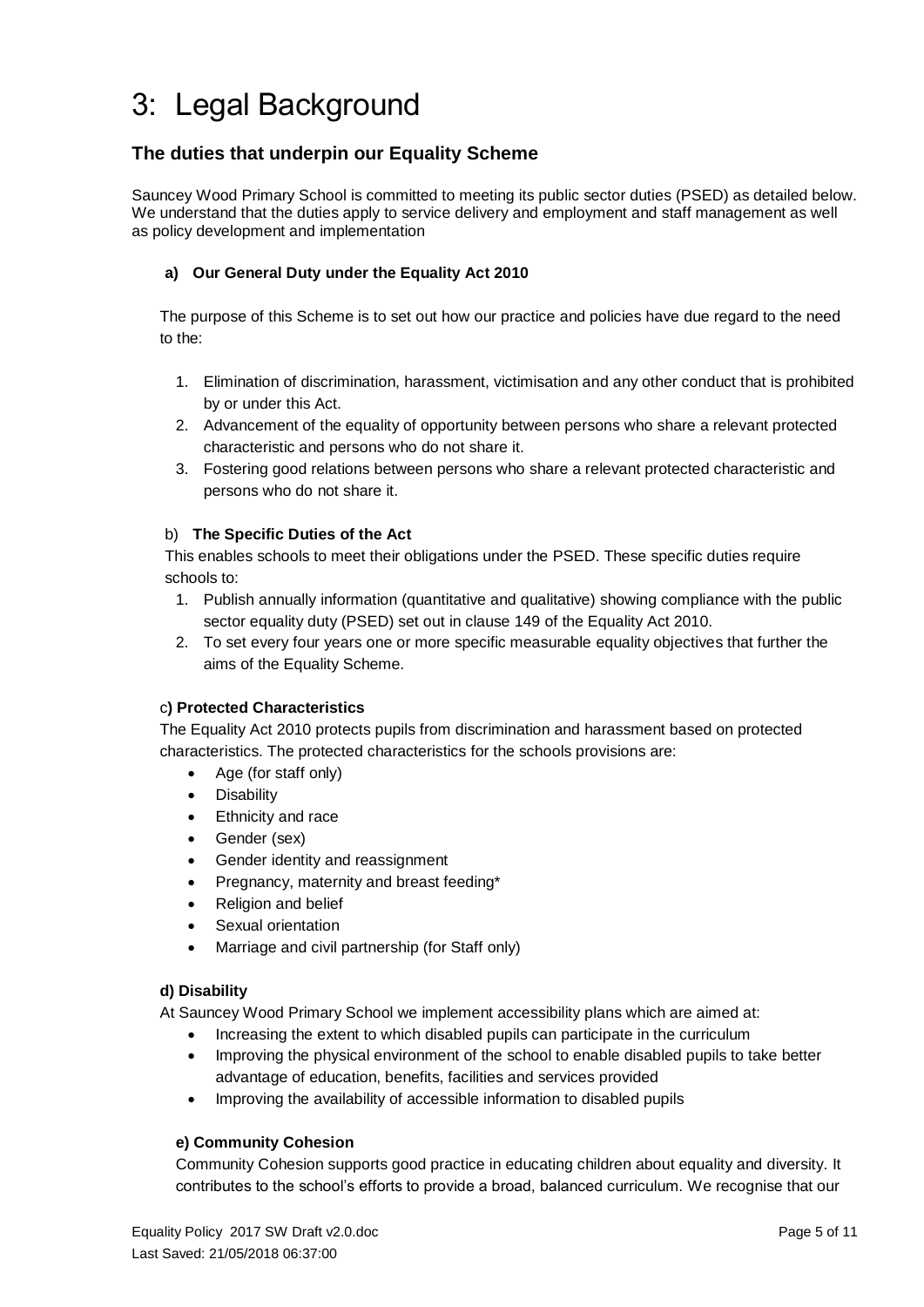school has a responsibility for educating children who will live and work in a country which is diverse in terms of culture, religions or beliefs, ethnicities, and social backgrounds. The School understands that there are different types of schools in different communities and will promote the interaction of students with those in other schools.

Our school has three specific duties:

- To collect, analyse and publish information about their progress in achieving the three aims of the Legislation
- To decide on certain specific and measurable objectives that they will pursue over the coming year to achieve the three aims, and publish these objectives and, when undertaking the two specific duties
- To engage with people who have a legitimate interest including all staff (both teaching and administrative), all parents, carers, pupils, local groups, organisations and individuals

### 4: Roles and Responsibilities

**Commitment to implementation:Commitment to action:**Chain of accountability

The Board of Governors, supported by the Headteacher and staff, are responsible for ensuring the implementation of this Scheme.

Commitment to implementation

The Headteacher retains overall responsibility for ensuring that the action plan is delivered effectively. Every 6 months, managers and key staff will report to the Headteacher on actions and progress Every 12 months there will be a report on equality and diversity to the Governors meeting.

All staff are responsible for delivering the Scheme both as employees and as it relates to their area of work.

| <b>Responsibility for</b>                          | Key person                                                   |
|----------------------------------------------------|--------------------------------------------------------------|
| Single equality Scheme                             | Steve Lloyd Headteacher                                      |
| Disability equality (including bullying incidents) | Steve Lloyd Headteacher                                      |
| SEN/LDD (including bullying incidents)             | Claire Dexter SENCo                                          |
| Accessibility                                      | Steve Lloyd Headteacher                                      |
| Gender equality (including bullying incidents)     | Steve Lloyd Headteacher                                      |
| Race equality (including racist incidents)         | Steve Lloyd Headteacher                                      |
| Equality and diversity in curriculum content       | Steve Lloyd Headteacher/ Jade Harkness<br>Deputy Headteacher |
| Equality and diversity in pupil achievement        | Steve Lloyd Headteacher/ Jade Harkness<br>Deputy Headteacher |
| Equality and diversity – behaviour and exclusions  | Steve Lloyd Headteacher/ Jade Harkness<br>Deputy Headteacher |
| Participation in all aspects of school life        | Steve Lloyd Headteacher/ Jade Harkness<br>Deputy Headteacher |
| Impact assessment                                  | Steve Lloyd Headteacher                                      |
| Stakeholder consultation                           | Steve Lloyd Headteacher                                      |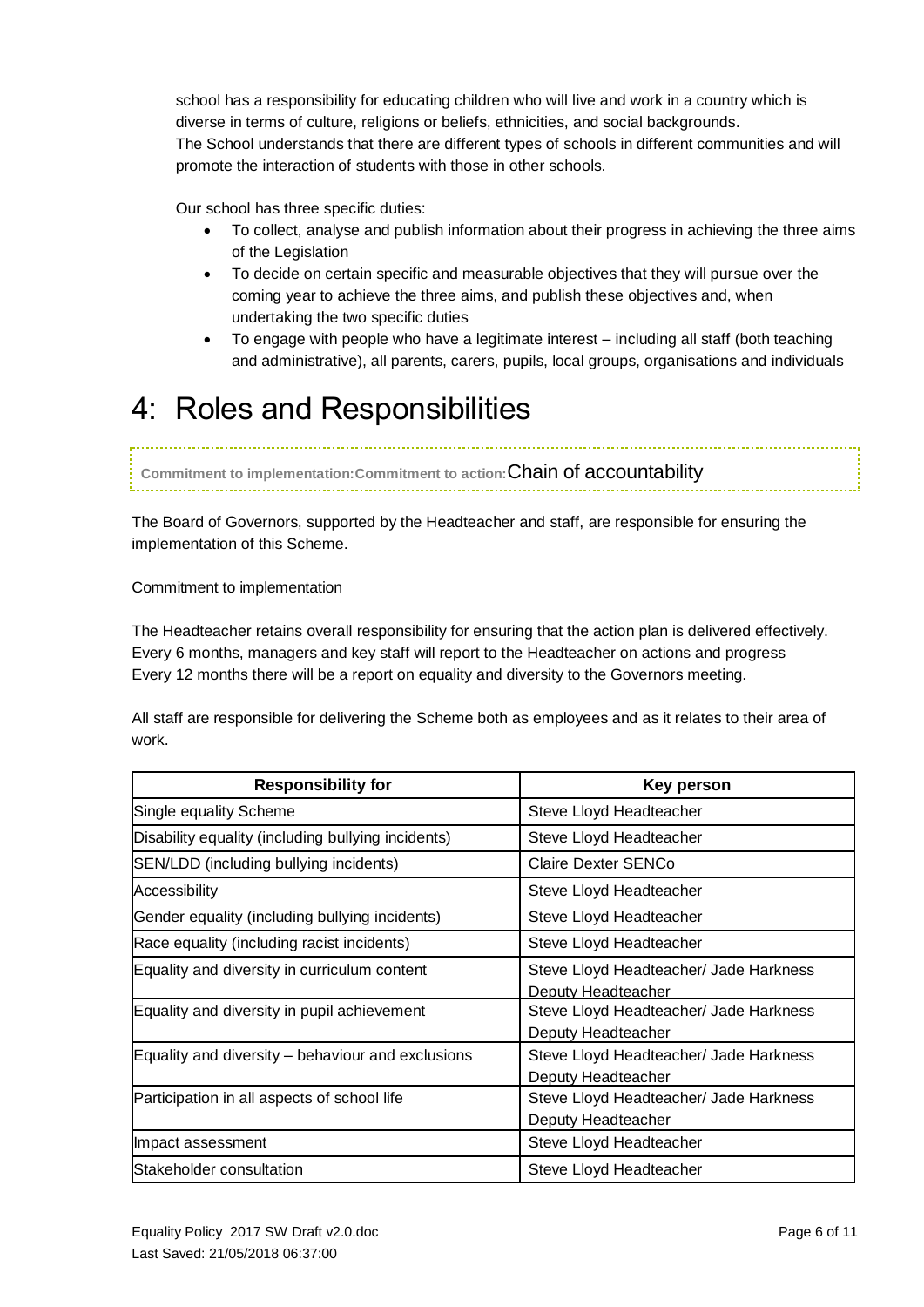| Policy review                | Steve Lloyd Headteacher/Jade Harkness<br>Deputy Headteacher |  |
|------------------------------|-------------------------------------------------------------|--|
| Communication and publishing | Steve Lloyd Headteacher                                     |  |

### **Commitment to action**

| <b>Governors will:</b>   |                                                                                                                                                                                                                                                                                                                             |  |  |  |  |
|--------------------------|-----------------------------------------------------------------------------------------------------------------------------------------------------------------------------------------------------------------------------------------------------------------------------------------------------------------------------|--|--|--|--|
| Policy Development       | Provide leadership and drive for the development and regular review of the<br>$\bullet$                                                                                                                                                                                                                                     |  |  |  |  |
|                          | school's equality and other policies                                                                                                                                                                                                                                                                                        |  |  |  |  |
| Policy<br>Implementation | Provide leadership and ensure the accountability of the Headteacher and senior<br>$\bullet$<br>staff for the communication and implementation of school policies<br>Highlight good practice and promote it throughout the school and wider<br>$\bullet$<br>community                                                        |  |  |  |  |
| <b>Behaviour</b>         | Provide appropriate role models for all managers, staff and pupils<br>$\bullet$<br>Congratulate examples of good practice from the school and among individual<br>managers, staff and pupils<br>Ensure a consistent response to incidents, e.g. bullying cases and racist<br>incidents                                      |  |  |  |  |
| <b>Public Sector</b>     | Ensure that the school carries out the letter and the spirit of the statutory duties<br>$\bullet$                                                                                                                                                                                                                           |  |  |  |  |
| <b>Duties</b>            | (and ensuring the provision of 'returns' to the local authority)                                                                                                                                                                                                                                                            |  |  |  |  |
|                          | Head Teachers and the Senior Leadership Team will:                                                                                                                                                                                                                                                                          |  |  |  |  |
| Policy Development       | Initiate and oversee the development and regular review of equality policies and<br>$\bullet$<br>procedures<br>Consult pupils, staff and stakeholders in the development and review of the<br>policies                                                                                                                      |  |  |  |  |
| Policy<br>Implementation | Ensure the effective communication of the policies to all pupils, staff and<br>stakeholders<br>Ensure that managers and staff are trained as necessary to carry out the policies<br>$\bullet$<br>Oversee the effective implementation of the policies<br>Hold line managers accountable for effective policy implementation |  |  |  |  |
| Behaviour                | Provide appropriate role models for all managers, staff and pupils<br>$\bullet$<br>Highlight good practice from departments, individual managers, staff and pupils<br>Provide mechanisms for the sharing of good practice<br>Ensure a consistent response to incidents, e.g. bullying cases and racist<br>incidents         |  |  |  |  |
| <b>Public Sector</b>     | • Ensure that the school carries out its statutory duties effectively                                                                                                                                                                                                                                                       |  |  |  |  |
| <b>Duties</b>            |                                                                                                                                                                                                                                                                                                                             |  |  |  |  |
|                          | Responsible managers will:                                                                                                                                                                                                                                                                                                  |  |  |  |  |
| Policy Development       | Respond to consultation requests by creating opportunities for pupils and staff to<br>share their comments, suggestions and feedback, ensuring that all voices are<br>heard                                                                                                                                                 |  |  |  |  |
| Policy                   | Implement the school's equality Scheme, holding staff accountable for their                                                                                                                                                                                                                                                 |  |  |  |  |
| Implementation           | behaviour and providing support and guidance as necessary                                                                                                                                                                                                                                                                   |  |  |  |  |
|                          | Be accountable for the behaviour of the staff team, individual members of staff<br>and pupils<br>Use informal and formal procedures as necessary to deal with 'difficult' situations                                                                                                                                        |  |  |  |  |
|                          |                                                                                                                                                                                                                                                                                                                             |  |  |  |  |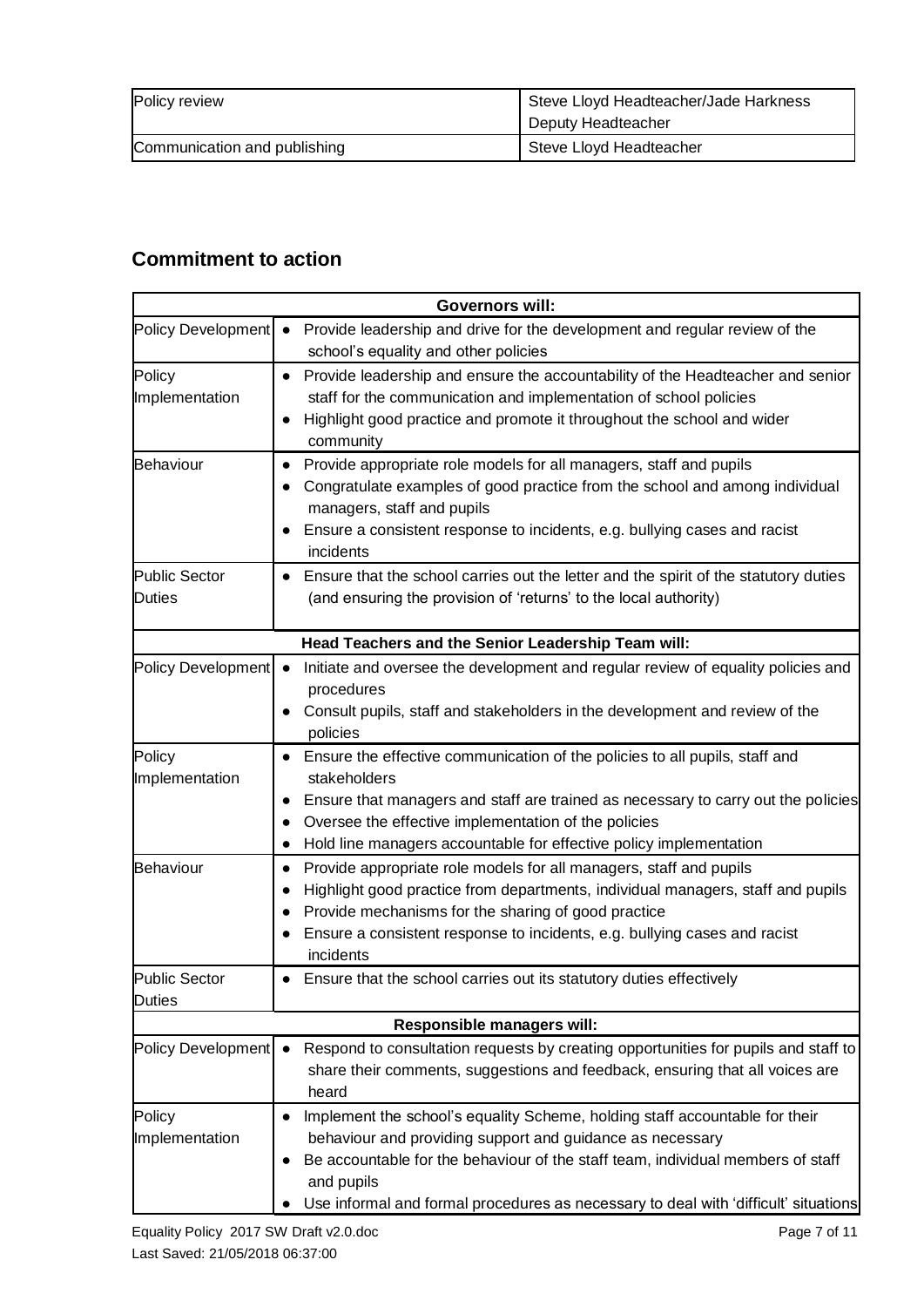| <b>Behaviour</b>                      | • Behave in accordance with the school's policies, leading by example<br>Respond appropriately to the behaviour of pupils and staff, as a whole, and<br>individuals (praising/challenging as necessary) |
|---------------------------------------|---------------------------------------------------------------------------------------------------------------------------------------------------------------------------------------------------------|
| <b>Public Sector</b><br><b>Duties</b> | • Contribute to managing the implementation of the school's equality Scheme                                                                                                                             |

| All staff: teaching and non-teaching will:                    |                                                                                 |  |  |  |  |  |
|---------------------------------------------------------------|---------------------------------------------------------------------------------|--|--|--|--|--|
| Contribute to consultations and reviews<br>Policy Development |                                                                                 |  |  |  |  |  |
|                                                               | Raise issues with line managers which could contribute to policy review and     |  |  |  |  |  |
|                                                               | development                                                                     |  |  |  |  |  |
| Policy                                                        | Maintain awareness of the school's current equality policy and procedures       |  |  |  |  |  |
| Implementation                                                | Implement the policy as it applies to staff and pupils                          |  |  |  |  |  |
| <b>Behaviour</b>                                              | Behave with respect and fairness to all colleagues and pupils, carrying out the |  |  |  |  |  |
|                                                               | letter and spirit of the school's equality Scheme                               |  |  |  |  |  |
|                                                               | Provide a consistent response to incidents, e.g. bullying cases and racist      |  |  |  |  |  |
|                                                               | incidents                                                                       |  |  |  |  |  |
| <b>Public Sector</b>                                          | Contribute to the implementation of the school's equality Scheme                |  |  |  |  |  |
| Duties                                                        |                                                                                 |  |  |  |  |  |

### 5: Stakeholder Consultation

#### Involving our learners, parents/carers and other stakeholders

Our school is committed to encouraging everyone to contribute to the development and review of all policies and practices affecting the life of the school and its impact within the wider community.

We will involve staff, pupils, parents and others with particular interests in the development of this Equality Scheme and we will continue to consult various stakeholders on the Scheme and on other relevant policies.

The school Equality Scheme will be aligned with the School Plan and its implementation will be monitored within the school's self-evaluation and other review processes

Our School will build close links with the Harpenden and Rural Children's Centre in order to identify local vulnerable groups and individuals and we will continue to work closely with **Harpenden Partnership Plus** who are the Schools main gateway to other local and countrywide organisations including:

- 
- [Harpenden Children's Centre](http://batfordearlyyearscentre.org.uk/harpenden-rural-childrens-centres/) [St Albans Plus](http://www.vistastalbans.org.uk/)
- [Lamerfield Children's Centre](https://harpendenandruralcc.org/)  **[Keystone Workshops](http://www.keystoneworkshops.co.uk/)**
- [Redbourn Children's Centre](https://harpendenandruralcc.org/) [Natural Flair](http://www.natural-flair.com/)
- 
- 
- 
- 
- 
- 
- Parent Centred Support [Youth Connexions](https://www.youthconnexions-hertfordshire.org/)
- [ADD-Vance](http://www.add-vance.org/) [Family Links](https://www.familylinks.org.uk/)
	-
	-
	-
- [Bereavement Matters](http://www.sabn.org.uk/) [St Albans District Council](http://www.stalbans.gov.uk/)
- CVS- [St Alban's District](http://www.volunteerstalbans.org.uk/) [St Albans Community Fire Station](https://beta.hertfordshire.gov.uk/services/fire-and-rescue/fire-rescue-and-being-prepared.aspx)
- [DSPL7](http://dspl7.org.uk/) [Supporting Links](http://www.supportinglinks.co.uk/)
- [Families Felling Safe](http://familiesfeelingsafe.co.uk/families/) [The Wellbeing Service](http://www.hpft.nhs.uk/services/community-services/wellbeing-service/)
- [Families in Focus](http://www.familiesinfocus.co.uk/) [Watford General Hospital](http://www.westhertshospitals.nhs.uk/about/watford_wards_departments.asp)
- [Family Lives](http://www.familylives.org.uk/) [Luton And Dunstable Hospital](http://www.nhs.uk/Services/hospitals/Overview/DefaultView.aspx?id=RC971)
	-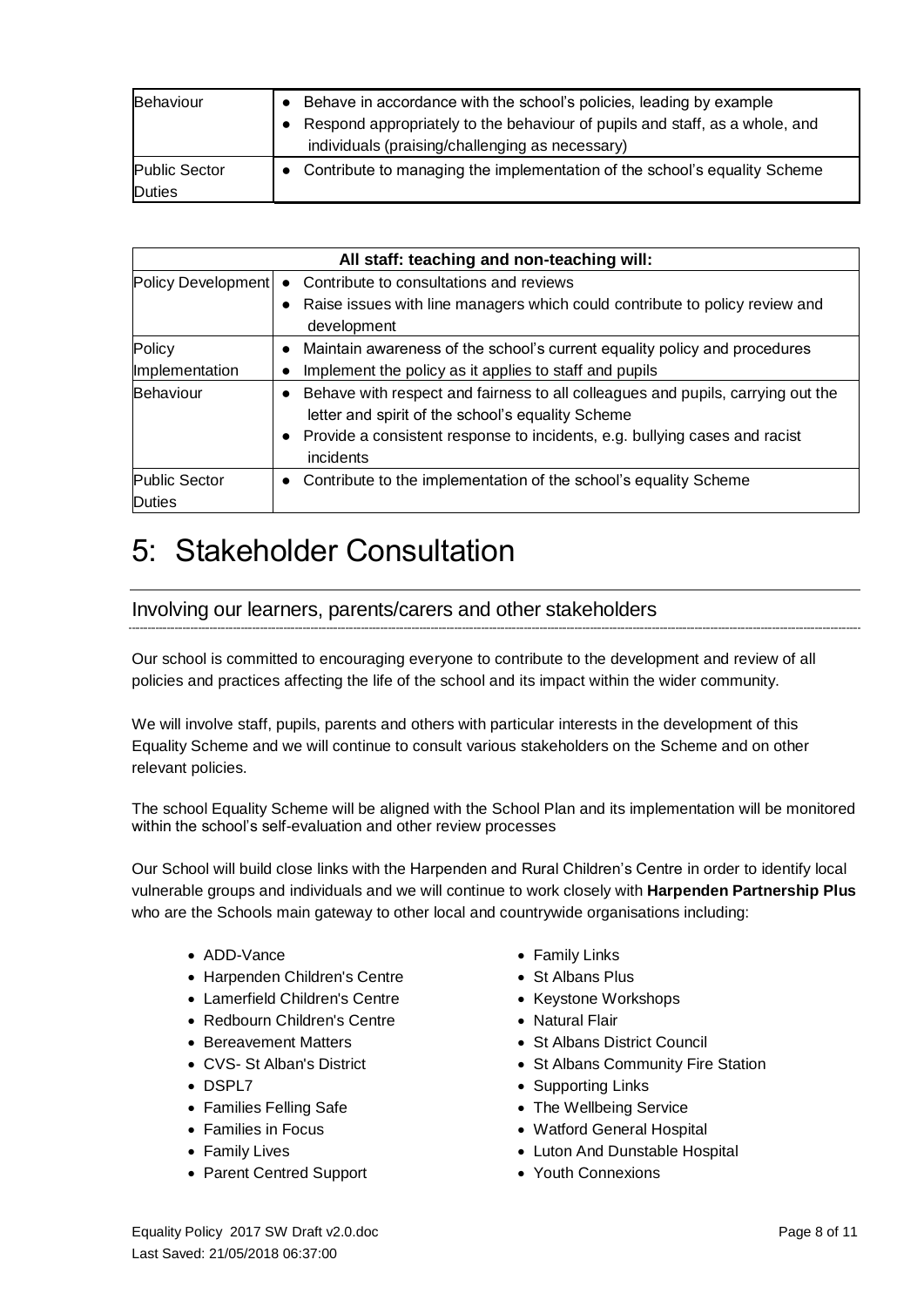The school will publish the Equality Scheme document on the School Website and this will be updated annually. The School will inform parents directly by email or by other appropriate communication methods that the Equality Scheme has been republished and the school will ensure that all parents have the opportunity and mechanism to feedback on the Equality Scheme. Any such feedback will be considered by the Governing Body and a response sent to the parents as quickly as possible.

### 6: Impact Assessment

#### Evaluating the impact in terms of the outcomes

#### Impact assessment statement

All school policies will be Equality impact assessed with regard to disability, gender and race at the time of review and issues arising will be carried forward into the equality action plan. Additionally, in Section 4 (Roles and responsibilities) of our Equality Scheme a detailed table can be found showing staff responsibilities for gathering and monitoring data on an ongoing basis. A full report of outcomes will be sent to the governors each June.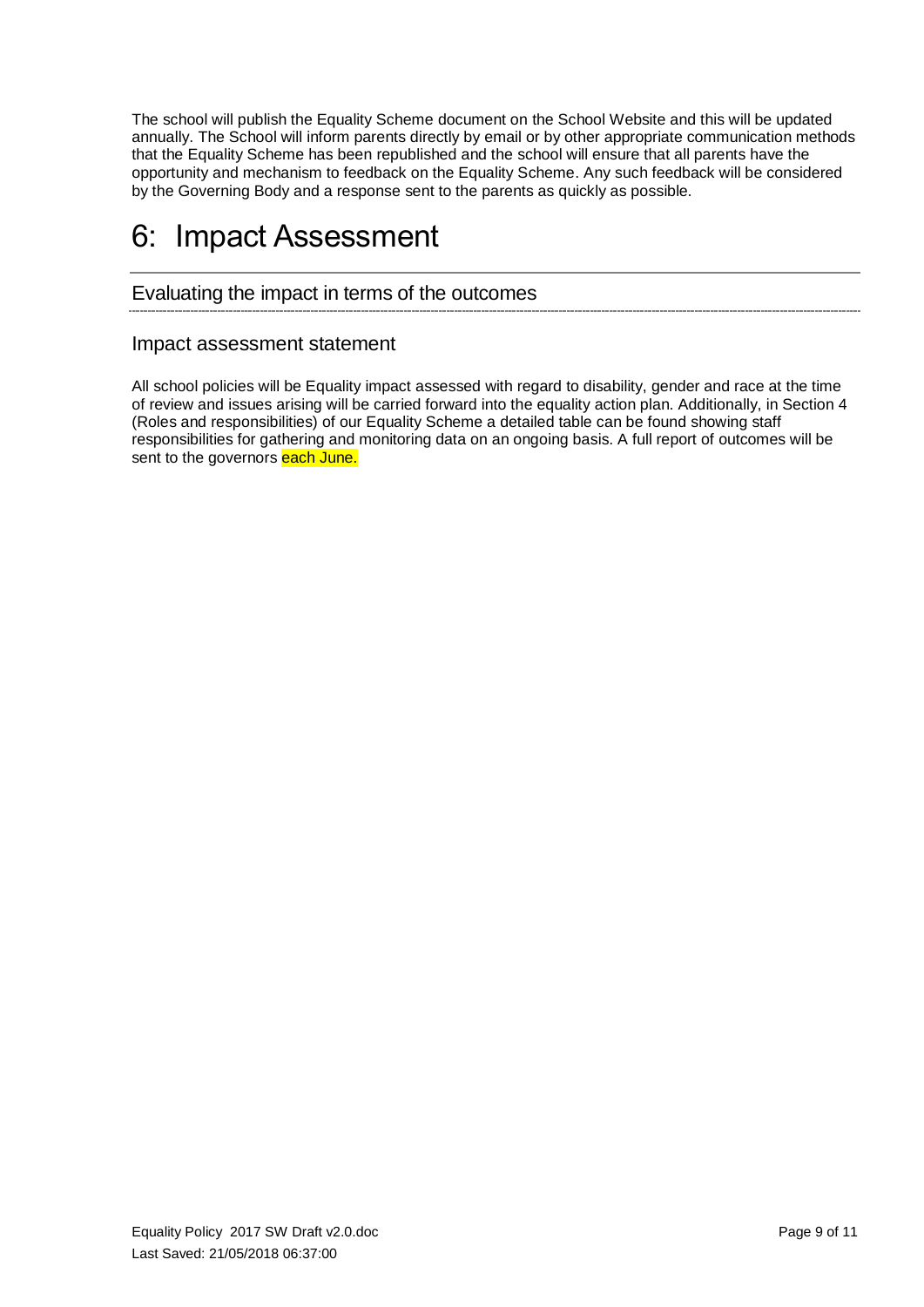## 7: Equality Action Plan

### Progress on the Equality Plan

| <b>General Legal</b><br>Duty and<br><b>Objectives</b> |                | <b>Supporting Activity</b>                                                                                                                  | <b>PROGRESS</b> | <b>Timing</b> | <b>Review</b><br><b>Date</b> |
|-------------------------------------------------------|----------------|---------------------------------------------------------------------------------------------------------------------------------------------|-----------------|---------------|------------------------------|
|                                                       | $\overline{1}$ | Regular celebration of wealth of languages, cultures and<br>backgrounds during curriculum time and as whole school                          |                 |               |                              |
|                                                       | $\overline{2}$ | R.E. curriculum promoting an understanding of wide range of<br>religions                                                                    |                 |               |                              |
| <b>Eliminate</b>                                      | 3              | PD (Personal Development) curriculum which encourages discussion<br>and acceptance of diverse beliefs                                       |                 |               |                              |
| discrimination                                        |                | Assemblies focussed on what it is to be British.                                                                                            |                 |               |                              |
|                                                       | 5              | British values to be an integral part of the curriculum                                                                                     |                 |               |                              |
|                                                       |                | Engagement of Parent voice group representatives from a diverse<br>range of ethnicities and cultures.                                       |                 |               |                              |
|                                                       | $\overline{7}$ | Maintain Racial incidents log                                                                                                               |                 |               |                              |
|                                                       | $\mathsf{R}$   | Regular analysis of attainment relating to gender                                                                                           |                 |               |                              |
|                                                       |                | SENCO to hold regular drop in sessions and meetings held for<br>families to discuss learning disabilities                                   |                 |               |                              |
|                                                       |                | Evidence of sensory approaches (sensory stories / attention autistic/<br>sensory feedback used as motivation through classroom observations |                 |               |                              |
|                                                       | 3              | SpLD pupil's progress tracked and compared to previous.                                                                                     |                 |               |                              |
| Advance equality                                      | 4              | SpLD to have an inclusive curriculum                                                                                                        |                 |               |                              |
| of Opportunity                                        | 5              | Ensure School access doors meet DDA requirement                                                                                             |                 |               |                              |
|                                                       | 6              | Provide physical aids to support curriculum access                                                                                          |                 |               |                              |
|                                                       |                | Provide Open access to 'out of hours learning' opportunities                                                                                |                 |               |                              |
|                                                       | 8              | All staff committed to challenge gender stereotypes                                                                                         |                 |               |                              |
|                                                       | 9              | Improve disabled access to school                                                                                                           |                 |               |                              |
|                                                       |                | Gain a sound understanding on the part of the school of the                                                                                 |                 |               |                              |
| Foster good                                           |                | community it serves                                                                                                                         |                 |               |                              |
| relations with                                        |                | Variety of clubs to be offered after school including, dance, cooking                                                                       |                 |               |                              |
| <b>Stakeholders</b>                                   | 2              | club, multi-sports, netball, running club, radio club, recorders, choir<br>etc.                                                             |                 |               |                              |